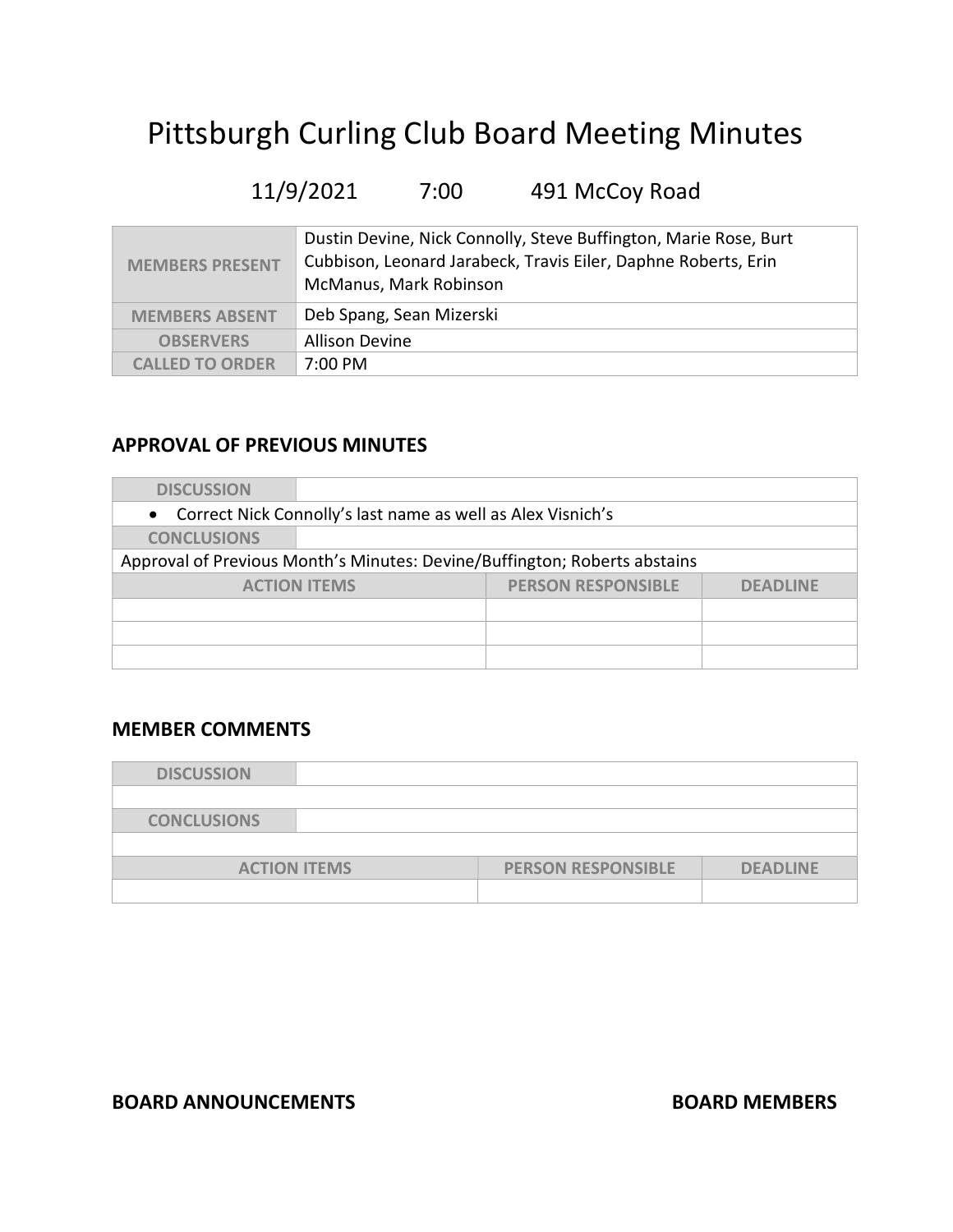| <b>DISCUSSION</b>                          |                                                        |                                                                                      |                 |
|--------------------------------------------|--------------------------------------------------------|--------------------------------------------------------------------------------------|-----------------|
| <b>CONCLUSIONS</b>                         |                                                        |                                                                                      |                 |
| <b>Streaming Camera Setup</b><br>$\bullet$ |                                                        |                                                                                      |                 |
| Working<br>$\circ$                         |                                                        |                                                                                      |                 |
| New PC purchased<br>$\circ$                |                                                        |                                                                                      |                 |
| <b>Facilities and Maintanence</b>          |                                                        |                                                                                      |                 |
| $\Omega$                                   | HVAC repair \$570.45-Junction Climate Control          |                                                                                      |                 |
| <b>Background checks</b><br>$\circ$        |                                                        |                                                                                      |                 |
| $\circ$                                    |                                                        | Would be good to add more curling memorabilia to the Warm Room to make the           |                 |
|                                            |                                                        | club look nicer or more appealing to people coming in for Olympic LTC/TAR's          |                 |
| $\circ$                                    | Best place to mount a TV for general viewing           |                                                                                      |                 |
| ٠                                          | Most likely above rock box on front wall               |                                                                                      |                 |
| LTC.                                       |                                                        |                                                                                      |                 |
| $\circ$                                    | Proposal to increase the cost of LTC's in 2022 to \$50 |                                                                                      |                 |
| $\circ$                                    | Would capture more funds during Olympic season         |                                                                                      |                 |
| $\circ$                                    |                                                        | Already struggling to get volunteers for LTC's sent out via email for November, will |                 |
|                                            |                                                        | need to begin prepping members for the necessity of volunteers in                    |                 |
| Dec/Jan/Feb/Mar                            |                                                        |                                                                                      |                 |
|                                            | <b>ACTION ITEMS</b>                                    | <b>PERSON RESPONSIBLE</b>                                                            | <b>DFADLINF</b> |
|                                            |                                                        |                                                                                      |                 |
|                                            |                                                        |                                                                                      |                 |

#### MEMBERSHIP

| <b>DISCUSSION</b>  |                                                                                     |                                                                               |                 |
|--------------------|-------------------------------------------------------------------------------------|-------------------------------------------------------------------------------|-----------------|
| $\bullet$          | PA Paralysis Grant                                                                  |                                                                               |                 |
| $\circ$            | Membership code has been made for registration                                      |                                                                               |                 |
|                    | Has been distributed to eligible participants                                       |                                                                               |                 |
| $\circ$            | Can also be used for support person                                                 |                                                                               |                 |
| $\circ$            | Extended through June 30 <sup>th</sup> , 2022                                       |                                                                               |                 |
| $\circ$            | Due to cancellation of Bonspiel due to COVID, we are able to use additional funding |                                                                               |                 |
|                    | towards membership                                                                  |                                                                               |                 |
|                    |                                                                                     | Discussion that the Grant could be rewritten to show this change if necessary |                 |
| $\circ$            | Possible LTC November 21st                                                          |                                                                               |                 |
| $\circ$            | Delivery devices are beginning to delaminate                                        |                                                                               |                 |
|                    |                                                                                     | Look into using the remaining funding left (\$1600) to purchase additional    |                 |
|                    | delivery devices                                                                    |                                                                               |                 |
|                    |                                                                                     | Burt volunteered to work on attempting to machine the head over the next      |                 |
|                    |                                                                                     | few months to see if that works better than what we have now.                 |                 |
| $\circ$            | Ryan Fissella is working on organizing a LTC for an adaptive LTC                    |                                                                               |                 |
| <b>CONCLUSIONS</b> |                                                                                     |                                                                               |                 |
|                    |                                                                                     |                                                                               |                 |
|                    | <b>ACTION ITEMS</b>                                                                 | <b>PERSON RESPONSIBLE</b>                                                     | <b>DEADLINE</b> |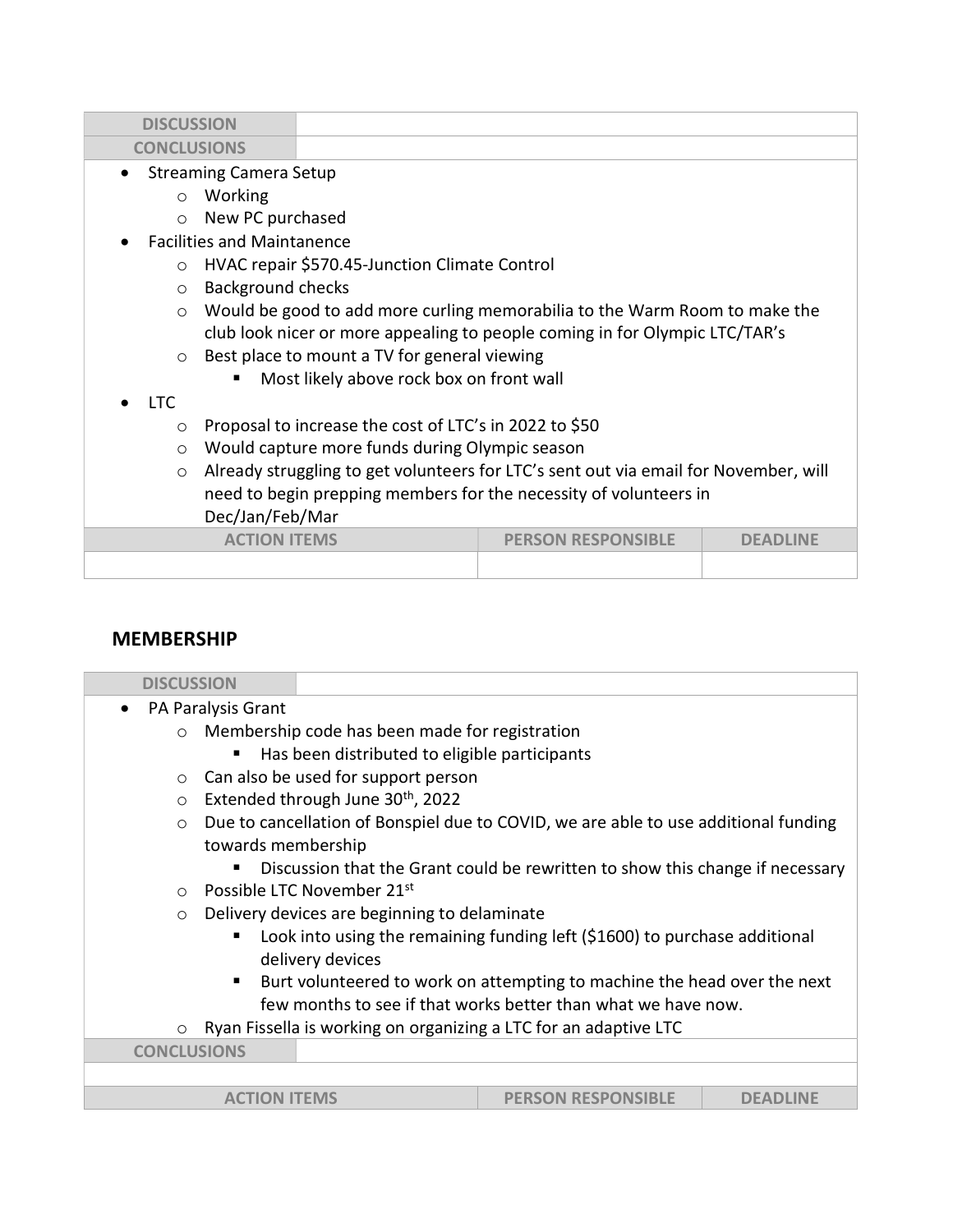| Email Mark D regarding how to buy heads | Steve Buffington |  |
|-----------------------------------------|------------------|--|
|                                         |                  |  |

# **OUTREACH**

| <b>DISCUSSION</b>        |                          |                                                         |                                                                                     |                 |
|--------------------------|--------------------------|---------------------------------------------------------|-------------------------------------------------------------------------------------|-----------------|
| Advertising<br>$\bullet$ |                          |                                                         |                                                                                     |                 |
| $\circ$                  |                          | Encourage members to share social media posts           |                                                                                     |                 |
| $\circ$                  |                          |                                                         | Discussion surrounding different advertising options through Pitt, City Paper, etc. |                 |
|                          |                          | Options for online, print, or mixture                   |                                                                                     |                 |
|                          |                          | Decision that online was most beneficial                |                                                                                     |                 |
|                          |                          | What timeframe should we focus the advertising          |                                                                                     |                 |
|                          |                          |                                                         | Ideally would like to begin the advertisement prior to the Olympics                 |                 |
|                          |                          | and run throughout                                      |                                                                                     |                 |
|                          |                          | $\circ$                                                 | Could this begin early enough to capture holiday gifts?                             |                 |
|                          | Pittsburgh Sports League |                                                         |                                                                                     |                 |
| $\circ$                  |                          | Plan to come 11/15 prior to our league night            |                                                                                     |                 |
|                          |                          | Will take pictures and video to add to their website    |                                                                                     |                 |
| $\circ$                  |                          | Would plan to schedule a LTC Jan 22 <sup>nd</sup> at 4p |                                                                                     |                 |
| $\circ$                  |                          |                                                         | Would advertise to their members, and attempt to draw in members with giveaways     |                 |
|                          | such as free beer        |                                                         |                                                                                     |                 |
| $\circ$                  |                          |                                                         | PSL members would pay them directly and they would cut us a check for what we       |                 |
|                          | are owed                 |                                                         |                                                                                     |                 |
|                          | Olympic Learn to Curls   |                                                         |                                                                                     |                 |
| $\circ$                  |                          |                                                         | Would want to set up registration on the website as soon as possible                |                 |
| $\circ$                  |                          | Provide food for volunteers                             |                                                                                     |                 |
| $\circ$                  |                          |                                                         | Will need someone to take responsibility for communicating with people who sign     |                 |
|                          |                          | up for Olympic LTC/TAR sessions                         |                                                                                     |                 |
| $\circ$                  |                          | Would need multiple POS systems                         |                                                                                     |                 |
|                          |                          | Throw a Rock                                            |                                                                                     |                 |
|                          |                          | $\bullet$                                               | Will require significant volunteer numbers from our club members (at                |                 |
|                          |                          | least 15/session)                                       |                                                                                     |                 |
|                          |                          |                                                         | Will need to talk to Tap Club about overflow parking                                |                 |
|                          |                          | Learn to Curl                                           |                                                                                     |                 |
| <b>CONCLUSIONS</b>       |                          |                                                         |                                                                                     |                 |
|                          |                          |                                                         | Motion to use Pgh City Paper Sponsored content for \$1250, starting in December;    |                 |
|                          |                          | Roberts/McManus: carries unanimously                    |                                                                                     |                 |
|                          | <b>ACTION ITEMS</b>      |                                                         | <b>PERSON RESPONSIBLE</b>                                                           | <b>DEADLINE</b> |
|                          |                          | Make contact with City Paper advertising                | <b>Dustin Devine</b>                                                                |                 |
| department               |                          |                                                         |                                                                                     |                 |
|                          |                          |                                                         |                                                                                     |                 |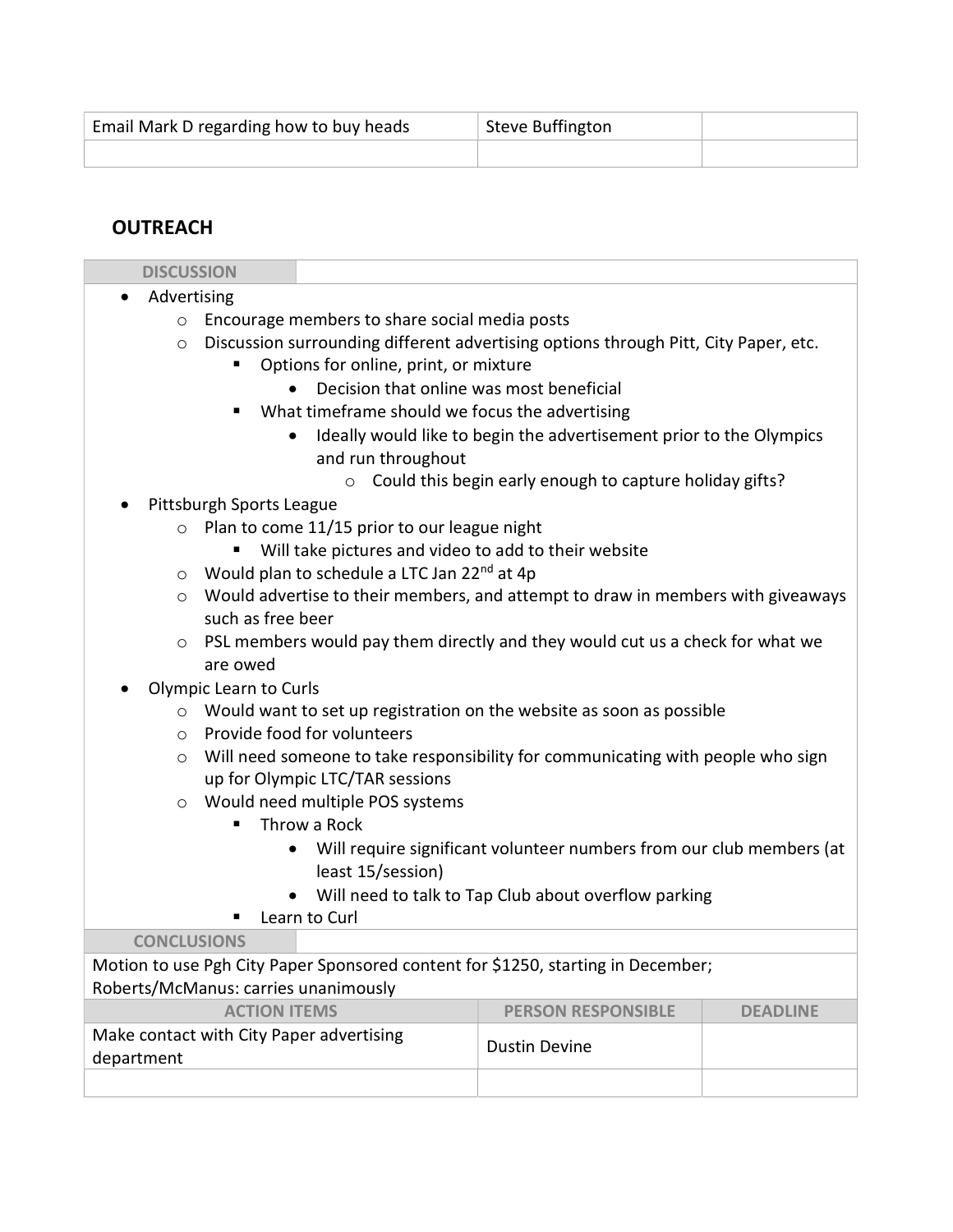## FINANCIAL

**DISCUSSION** 

| <b>Pittsburgh Curling Club Financial Reports</b> |       |            |                         |  |
|--------------------------------------------------|-------|------------|-------------------------|--|
| As of 11/09/2021                                 |       |            | 7.04 Months of Solvency |  |
| <b>Current Assets</b>                            |       |            |                         |  |
| <b>Cash/Checking/Savings</b>                     |       |            |                         |  |
| <b>Dollar Checking</b>                           |       | 1,792.79   |                         |  |
| <b>Dollar Savings</b>                            |       | 14,811.43  |                         |  |
| <b>Charles Schwab</b>                            |       | 1,005.88   |                         |  |
| PayPal                                           |       | 391.55     |                         |  |
| <b>PNC - Money Market</b>                        |       | 76,507.79  |                         |  |
| <b>PNC - Primary Checking</b>                    |       | 4,103.67   |                         |  |
| PNC - Secondary Checking                         |       | 24,208.42  |                         |  |
| <b>Undeposited Stripe Funds</b>                  |       |            |                         |  |
| <b>Undeposited Wave Funds</b>                    |       |            |                         |  |
| <b>Undeposited Other Funds</b>                   |       |            |                         |  |
| <b>Total Cash/Checking/Savings</b>               |       | 122,821.53 |                         |  |
| <b>Other Current/Restricted Assets</b>           |       |            |                         |  |
| 122001 · Giant Eagle Gift Cards                  |       | $$ -$      |                         |  |
| 12100 · Prepaid Expense                          |       | 8,051.99   |                         |  |
| <b>Other Current/Restricted Assets</b>           |       | 8,051.99   |                         |  |
| <b>Total Current Assets</b>                      |       | 130,873.52 |                         |  |
|                                                  |       |            |                         |  |
| <b>Current Liabilities</b>                       |       |            |                         |  |
| <b>Paid/Current Liabilities</b>                  |       |            | <b>PAID/ SCHEDULED</b>  |  |
| West View Water                                  | 22.72 |            | 10/13/2021              |  |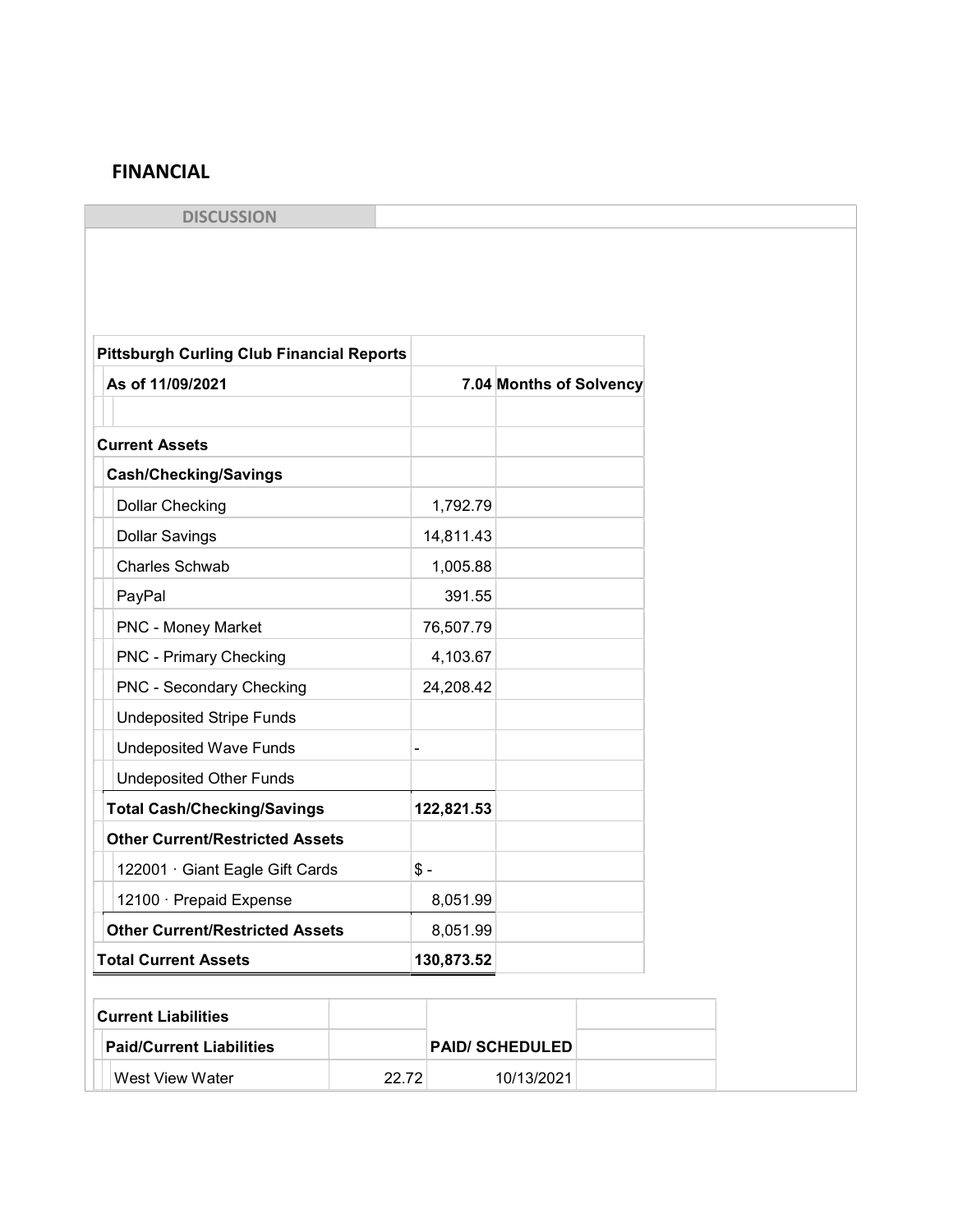| Columbia Gas                               | 27.85            | 10/15/2021            |                                |
|--------------------------------------------|------------------|-----------------------|--------------------------------|
| <b>Trane Service Contract</b>              | 2,083.29         |                       | 10/20/2021 Chiller Maintenance |
| Dollar Bank Loan                           | 8,296.71         | 10/31/2021            |                                |
| <b>GNCC Legacy Loan</b>                    | 1,347.65         | 11/1/2021             |                                |
| <b>Junction Climate Controls</b>           | 570.45           | 11/11/2021 Repairs    |                                |
| <b>Ally Devine</b>                         | 1,165.99         |                       | 11/11/2021 Steaming Computer   |
| Comcast                                    | 144.68           | 11/13/2021            |                                |
| Duquesne Light                             | 2,452.56         | 11/16/2021            |                                |
| Giant Eagle Inc                            | 9,500.00         | 11/23/2021 Gift Cards |                                |
| Philadelphia Insurance                     | 1,269.00         |                       | 12/13/2021 O & D Insurance     |
|                                            |                  |                       |                                |
|                                            |                  |                       |                                |
|                                            |                  |                       |                                |
|                                            |                  |                       |                                |
| <b>Total Paid/Current Liabilities</b>      | 26,880.90        |                       |                                |
| <b>Long-term Liabilities</b>               |                  |                       |                                |
|                                            | <b>PRINCIPAL</b> | <b>CHANGE</b>         |                                |
| <b>GNCC Legacy Trust Loan</b>              | 54,875.00        | $-$1,210.00$          |                                |
| Dollar Bank Construction Loan 1,249,839.00 |                  | $-3,710$              |                                |
| Rose-Buffington Loan                       | 104,250.00       | 250                   |                                |
| Hutchinson Loan                            | 30,750           |                       |                                |
| <b>Total Long-term Liabilities</b>         | \$1,439,714      |                       |                                |

# Upcoming Liabilities

| Trane Service Contract 1,947.00 |  |
|---------------------------------|--|
| Philadelphia Insurance 1,125.00 |  |

|                                        | <b>Pittsburgh Curling Club Financial Reports</b> |       |
|----------------------------------------|--------------------------------------------------|-------|
| For the period 10/13/2021 - 11/09/2021 |                                                  |       |
|                                        |                                                  |       |
| <b>Income</b>                          |                                                  |       |
| Direct Public Grants                   |                                                  |       |
|                                        | Nonprofit Organization Grants                    | 2.250 |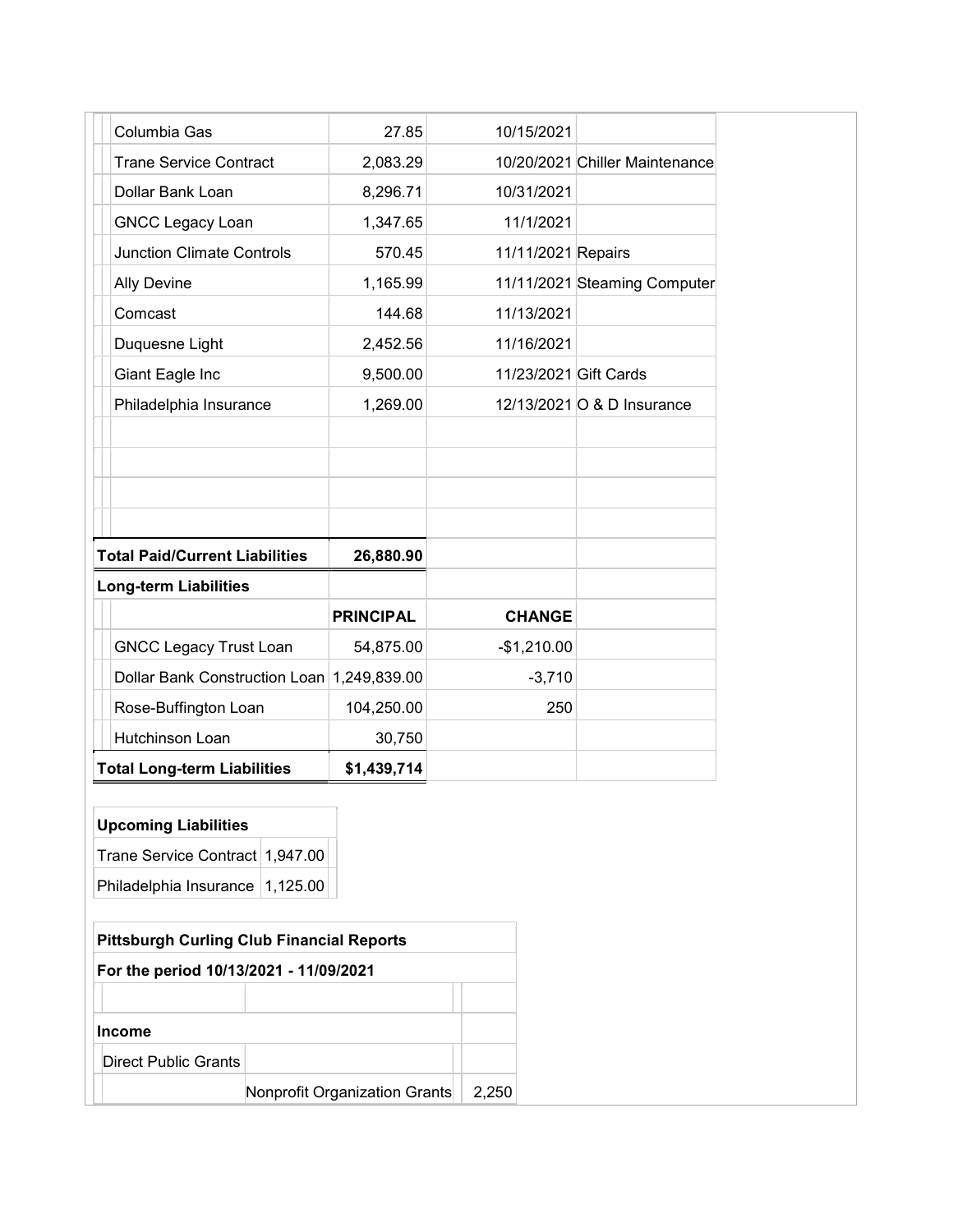| <b>Total Direct Public Grants</b>  |                                 | 2,250          |
|------------------------------------|---------------------------------|----------------|
| <b>Direct Public Support</b>       |                                 |                |
|                                    | <b>Corporate Contributions</b>  | $\blacksquare$ |
|                                    | <b>Individual Contributions</b> |                |
|                                    | <b>Member Contributions</b>     | 2,210          |
| <b>Total Direct Public Support</b> |                                 | 2,210          |
| Other Types of Income              |                                 |                |
|                                    | Interest Income                 | 1              |
| <b>Total Other Types of Income</b> |                                 | 1              |
| <b>Total Member Dues</b>           |                                 | 3,400          |
|                                    |                                 |                |
| <b>Program Income</b>              |                                 |                |
|                                    | Sponsorships                    | 0              |
| League Fees                        |                                 |                |
|                                    | Member League Fees              | 11,465         |
| Instruction                        |                                 |                |
|                                    | Learn to Curl                   | 1,200          |
|                                    | <b>Group Curling Events</b>     | 1,000          |
| Competitions                       |                                 |                |
|                                    | <b>Bonspiel Entry Fees</b>      | 3,360          |
| <b>Retail Shop Sales</b>           |                                 |                |
|                                    | <b>Sales Tax Collected</b>      | 6              |
|                                    | Goods Sold                      | 1,387          |
|                                    | <b>Giant Eagle Cards Sold</b>   | 0              |
| <b>Total Program Income</b>        |                                 | 18,418         |
| <b>Total Income</b>                |                                 | 26,279         |
|                                    |                                 |                |
| <b>Debt Service</b>                |                                 |                |
| <b>WT Hutchinson PSP</b>           |                                 |                |
| <b>GNCC Legacy Trust Loan</b>      |                                 | 1,204          |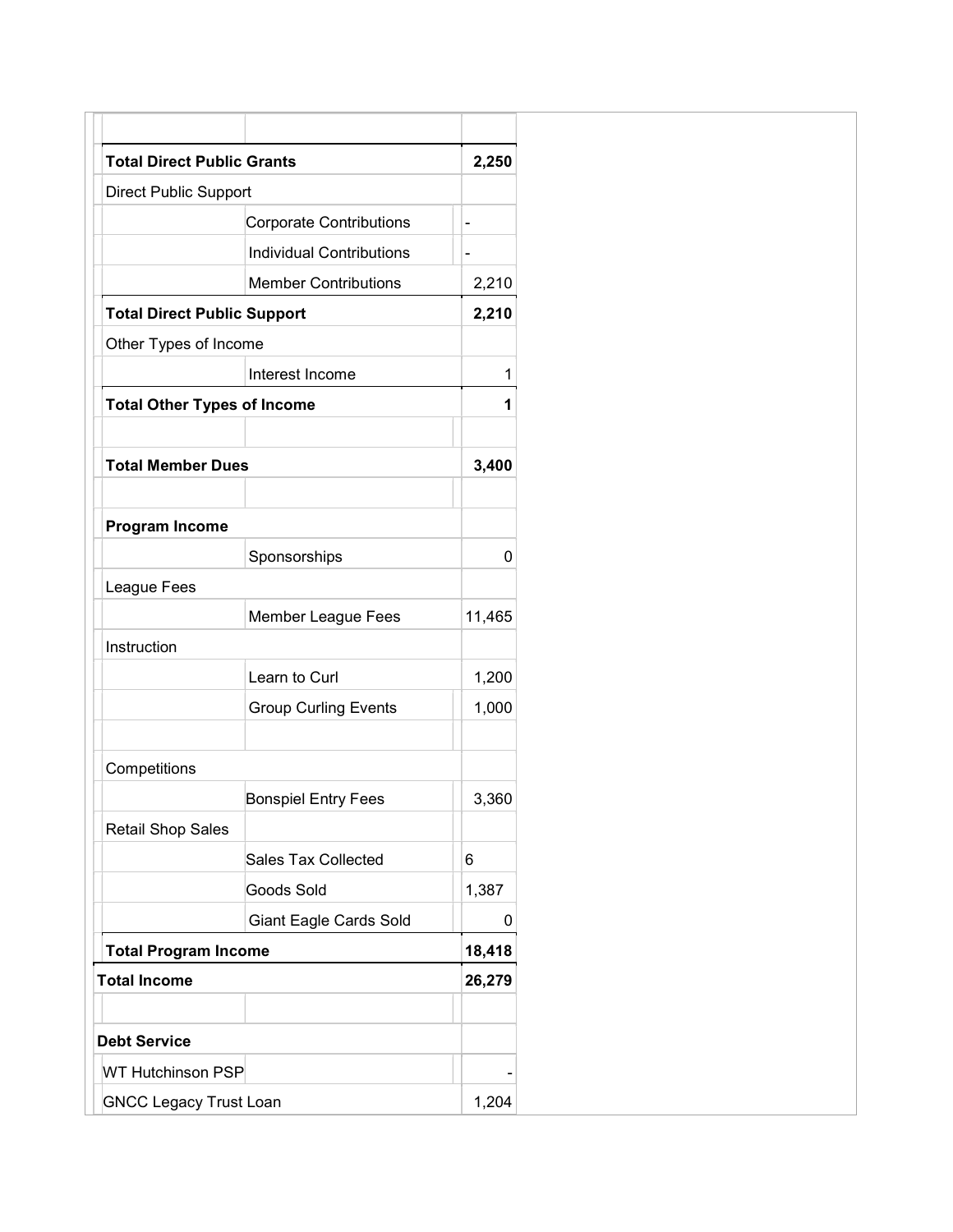| <b>Dollar Bank Construction Loan</b>  |                             | 3,710 |        |
|---------------------------------------|-----------------------------|-------|--------|
| <b>Total Debt Service</b>             |                             | 4,914 |        |
|                                       |                             |       |        |
| <b>Expense</b>                        |                             |       |        |
| <b>Business Admin Expenses</b>        |                             |       |        |
|                                       | Insurance                   | 468   |        |
|                                       | Office Expense              | 11    |        |
| <b>Total Business Admin Expenses</b>  |                             |       | 479    |
|                                       |                             |       |        |
| <b>Building and Equipment</b>         |                             |       |        |
|                                       | Insurance                   | 323   |        |
|                                       | Interest                    | 4,980 |        |
|                                       | Repairs & Maintenance 2,872 |       |        |
|                                       | Taxes & Fees                | 0     |        |
|                                       | <b>Utilities</b>            | 2,504 |        |
| <b>Total Building and Equipment</b>   |                             |       | 10,679 |
|                                       |                             |       |        |
| <b>Operations</b>                     |                             |       |        |
|                                       | <b>Bonspiel Expenses</b>    |       |        |
|                                       | Food & Food Supplies        | 0     |        |
| <b>Total Bonspiel Expenses</b>        |                             |       | 0      |
| Advertising                           |                             |       | 0      |
| <b>Bank Fees</b>                      |                             |       | 0      |
| <b>Charge Processing</b>              |                             |       |        |
|                                       | Square Fees                 | 6     |        |
|                                       | <b>Stripe Fees</b>          | 528   |        |
|                                       |                             |       |        |
|                                       |                             |       |        |
| <b>Total Banking &amp; Processing</b> |                             |       | 534    |
| Curling & Ice Costs                   |                             |       |        |
| Equipment                             |                             | 2,477 |        |
| Membership Costs                      |                             |       |        |
|                                       | Insurance - Member          | 65    |        |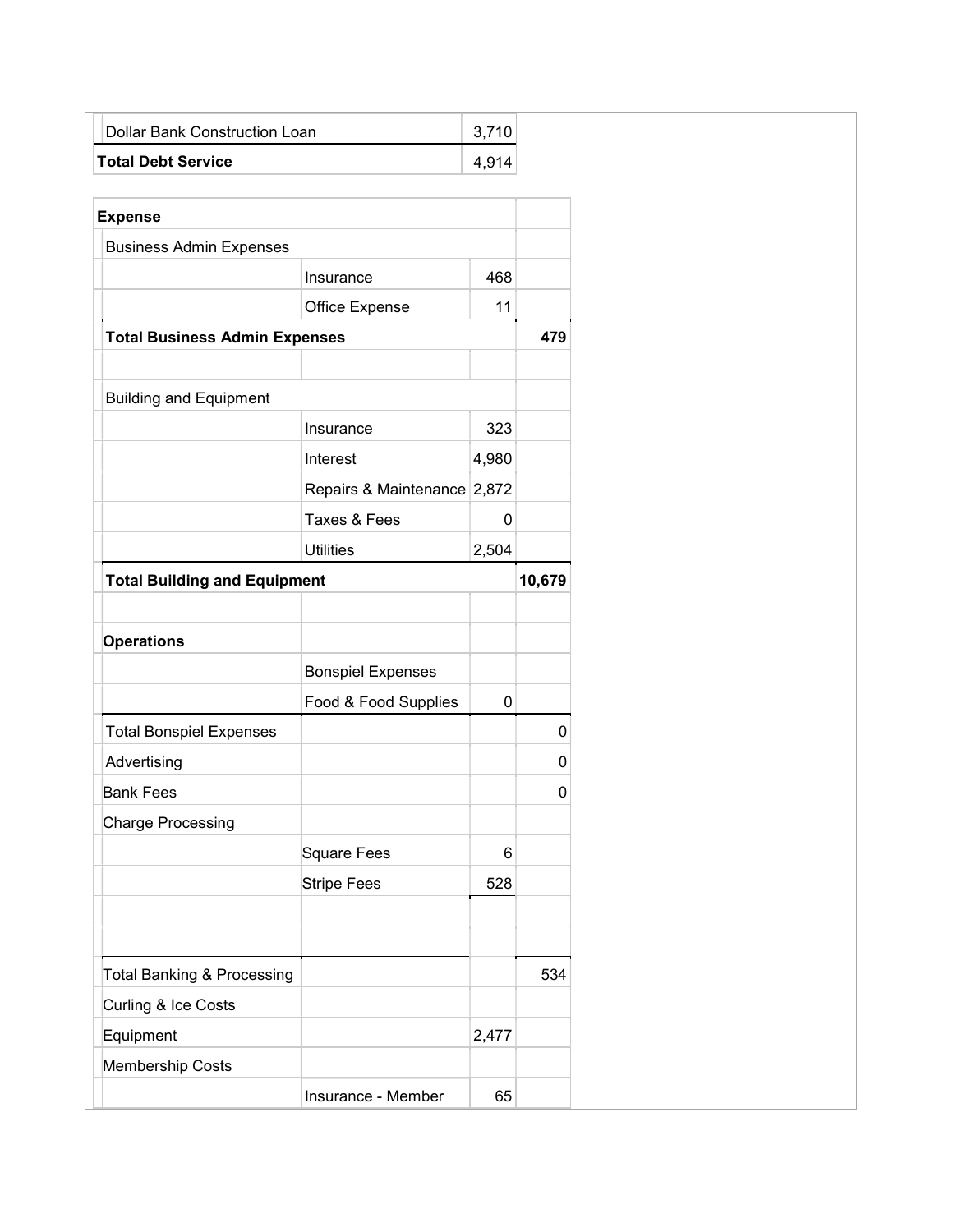| <b>Supplies</b>                   |                       | 4,351 |        |
|-----------------------------------|-----------------------|-------|--------|
| <b>Total Membership Costs</b>     |                       |       | 6,893  |
| <b>Retail Shop Expenses</b>       |                       |       |        |
|                                   | <b>Inventory COGS</b> |       |        |
| <b>Total Retail Shop Expenses</b> |                       |       |        |
| <b>Total Operations</b>           |                       |       | 7,427  |
| <b>Total Expense</b>              |                       |       | 18,585 |
| <b>Net Income</b>                 |                       |       | 2,780  |

- Refreshments for friendly: \$264.71-total \$410.69 which includes LTC
- Should find a way to keep track of expenses such as refreshments used for events
	- $\circ$  Would assist in planning purposes moving forward in deciding what events to schedule in the future and how much revenue could be expected from those events
	- o Discussion surrounding whether this is possible/best strategy
		- **There is roll over from one event to the next in inventory**
		- Can we figure out rough numbers for each event
			- Will bring tracking sheet to board meetings to capture rough estimates of amount spent on refreshments
	- o Should we track our club refreshment/snack inventory
		- Fear that we could be losing revenue if members are taking advantage of the stock
			- Hard to track currently as members tend to put in larger bills then run a tab in their head until they feel it is time to make another donation
	- $\circ$  Board members have heard members talking up the idea of not having to buy refreshments through the club, and being able to bring your own as a selling point
		- Concern that this is setting a precedent that may eventually need to be combatted in the future if the club changes that policy
			- Also, it is a benefit to the club if members choose to obtain the clubs stock and make appropriate donations
- Jason Strushensky donated 65inch smartTV with mounting bracket
- Marie will be purchasing additional Giant Eagle giftcards, this is covered under the budget
- President and Vice-President need to update their signatures with PNC bank to be able to sign checks

#### CONCLUSIONS

| Motion to reimburse Daphne for refreshment restock: Roberts/Eiler; Roberts abstains. Motion |                           |                 |  |
|---------------------------------------------------------------------------------------------|---------------------------|-----------------|--|
| carries unanimously                                                                         |                           |                 |  |
| <b>ACTION ITEMS</b>                                                                         | <b>PERSON RESPONSIBLE</b> | <b>DEADLINE</b> |  |
| Tracking sheet for event expenses                                                           | <b>Steve Buffington</b>   |                 |  |
|                                                                                             |                           |                 |  |